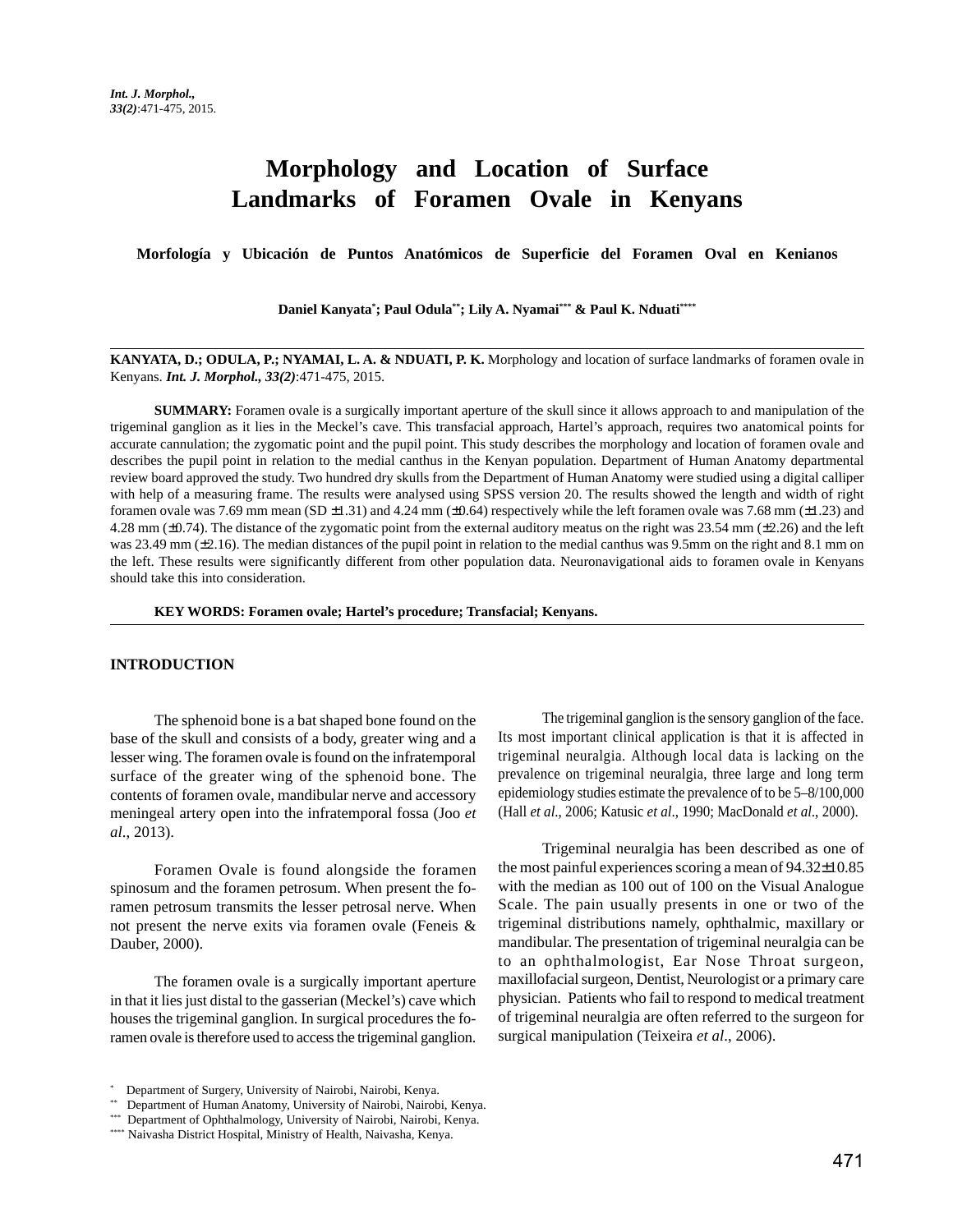Hartel's procedure is a transfacial technique which surgeons use to access the trigeminal ganglion through foramen ovale.

Originally conceived as a free hand technique, it has been improved by using fluoroscopy and Computer Tomography (CT) scan guidance. The placement of the cannula remains a free hand technique. CT scan and Fluoroscopy are used to confirm placement of cannula in the foramen before advancement. Thus the technique remains relevant. The freehand technique is more important in third world settings where imaging services are scarce.

Successful use of the free hand procedure is dependent on the identification of three surface landmarks; the zygomatic point, cheek point and pupil point as illustrated in Figure 1.

The cheek point is 3 cm lateral to the labial commissure. The zygomatic point is 3 cm anterior to the external auditory meatus. The pupil point is medial to the pupil when it is directed forwards.

The four points described form an inverted pyramid. The pyramid has the cheek point as the apex, with the other three point's i.e. zygomatic point, pupil point and the foramen ovale forming the base. The base lies on the orbitomeatal plane.

In other studies the pupil point is described subjectively as medial to the medial limbus of the pupil when the eye is facing forward. In this study the medial canthus is used as an objective point to reference the pupil point.

Hartel's procedure which utilizes the three surface points was described using Caucasian skulls. The primary objective of this study is to document the corresponding measurements in Kenyan skulls.

#### **MATERIAL AND METHOD**

The Department of Human Anatomy and Department of Osteology provided access to more than 200 adult human skulls of which 199 were used for this study. Damaged skulls and those with unfused fontanelles were excluded. Surface measurements for each skull were made using a digital calliper and a measuring frame as shown in Figure 2.



Fig. 1. Cheek point, zygomatic point and pupil point shown in red. Foramen ovale shown in orange. (though shown on the surface in figure 1, foramen ovale is found deep in the skull base).



Fig. 2. Measuring frame.

The first measurements made were the length and width of foramen ovale on the right and left side of the skulls. These were the diameters of the widest and narrowest points of the foramina.

The second measurement was identification of the zygomatic points. To locate these points, a virtual straight line is drawn through the centers of the right and left foramen ovale and their exits on the zygomatic bone are the zygomatic points) (Fig. 3). The distance from the zygomatic point to the external acoustic meatus, an easily palpable point in the human being, was measured.

The presence of spurs invading the foramen ovale space was also noted during examination of the skull.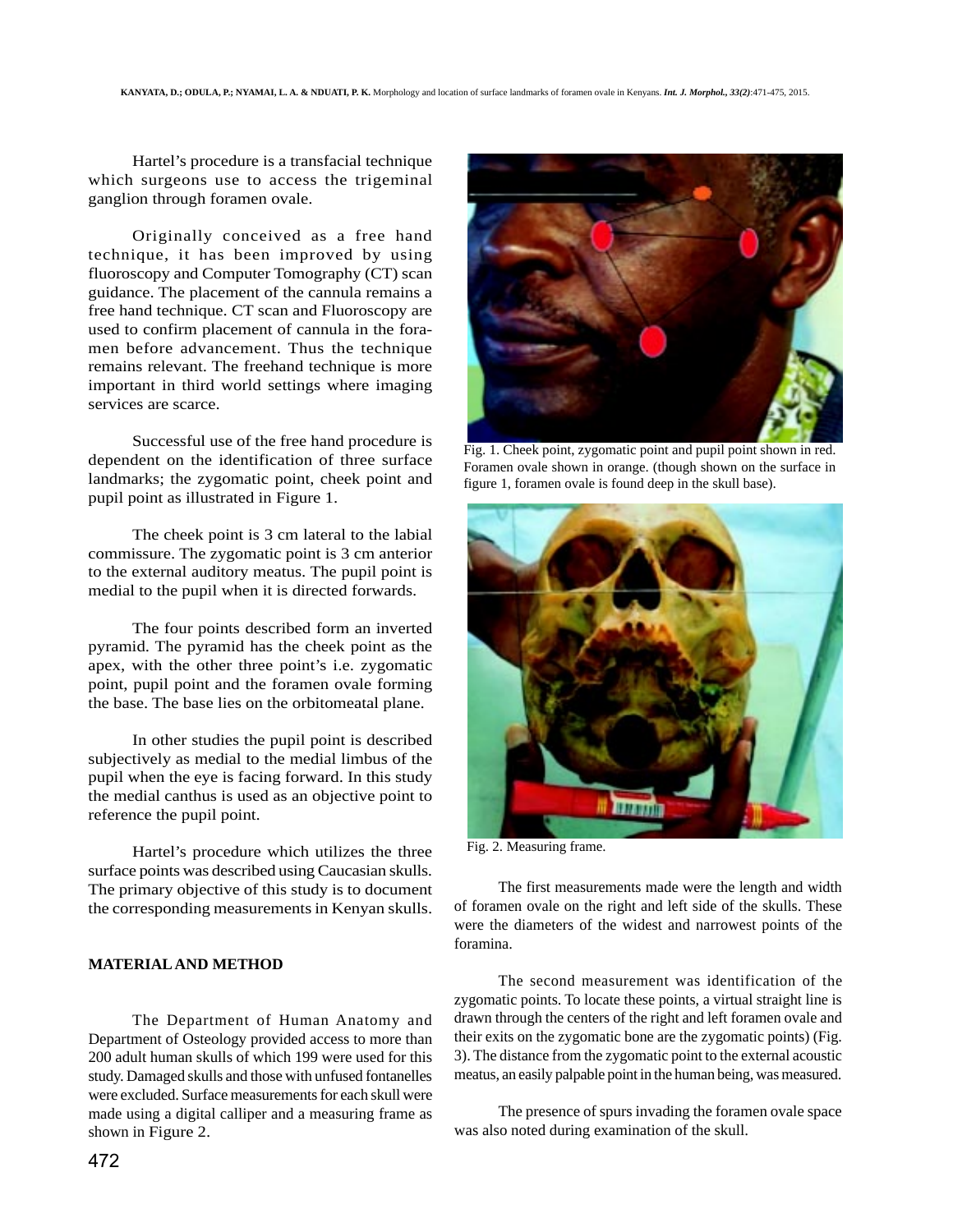

Fig. 3. Line crossing both foramen ovales (arrows) exiting the zygomatic bone, zygomatic point, marked as a red dot.

# **RESULTS**

The data collected was analysed using SPSS version 20. The results are summarized in Table I below. The length and width was  $23.54$  mm  $(\pm 2.26)$  and the left was 23.49 mm (±2.16) (Fig. 4).



Fig. 4. Difference between Line A and Line B giving the pupil point based on the medial canthus.

The median distances of the pupil point in relation to the medial canthus was 9.5 mm on the right and 8.1 mm on the left (Fig. 4).

# **DISCUSSION**

In our study we found the right foramen ovale was length 7.69mm  $(\pm 1.31)$  and its width was 4.24 mm  $(\pm 0.64)$  the left foramen ovale was length 7.68 mm  $(\pm 1.23)$  and the width 4.28 mm  $(\pm 0.74)$ .

A comparison our results against population data provided by Hwang *et al*. (2005), Onswuke *et al*. (2010), Ambica *et al*. (2012) and Peris-Celda *et al*. (2013) showed that our measurements are significantly different from other populations. The results of these studies are summarized in Table II below.

Compared to other population data, it can be seen that Kenyans in particular have larger foramen ovales than other populations studied except the Korean populations. If this contributes to lower rates of trigeminal neuralgia amongst Kenyans requires further investigation to find out the prevalence of the condition in the Kenyan setup.

Spurs on foramen ovale represent ossification of pterygospinous and pterygoalar ligaments. However this study did not attempt to differentiate between the two. Our study compares well with Shaw (1993) who found it occurred in 16.1% of the skulls and 6.8% were bilateral.

Interest in the size of foramen ovale and the presence of spurs has been correlated with clinical data on patients suffering from trigeminal neuralgia.

This has been to find out which side is affected more and perhaps correlate that with anatomical data, on the size of foramen ovale and on ligaments civinini and hyrtle, gleaned from cadaveric studies (Piagkou *et al*., 2011).

However in our study the differences in size and morphology between the left and right sides are not statistically significant pointing to a multifactorial cause of trigeminal neuralgia (Bowsher, 1997).

Table I. Results of morphometry of foramen ovale.

|                                  |               | Right               | Left               |
|----------------------------------|---------------|---------------------|--------------------|
| Foramen Ovale                    | Length (mean) | $7.70 \pm 1.31$ mm  | $7.68 \pm 1.24$ mm |
|                                  | Width (mean)  | $4.24\pm0.64$ mm    | $4.28 \pm 0.74$ mm |
| <b>Spurs</b>                     |               | $35(17.5\%)$        | $41(20.6\%)$       |
| Zygomatic point                  |               | $23.54 \pm 2.26$ mm | $23.49\pm2.16$ mm  |
| PupilPoint (from medial canthus) |               | 9.5 mm (Median)     | 8.1 mm (Median)    |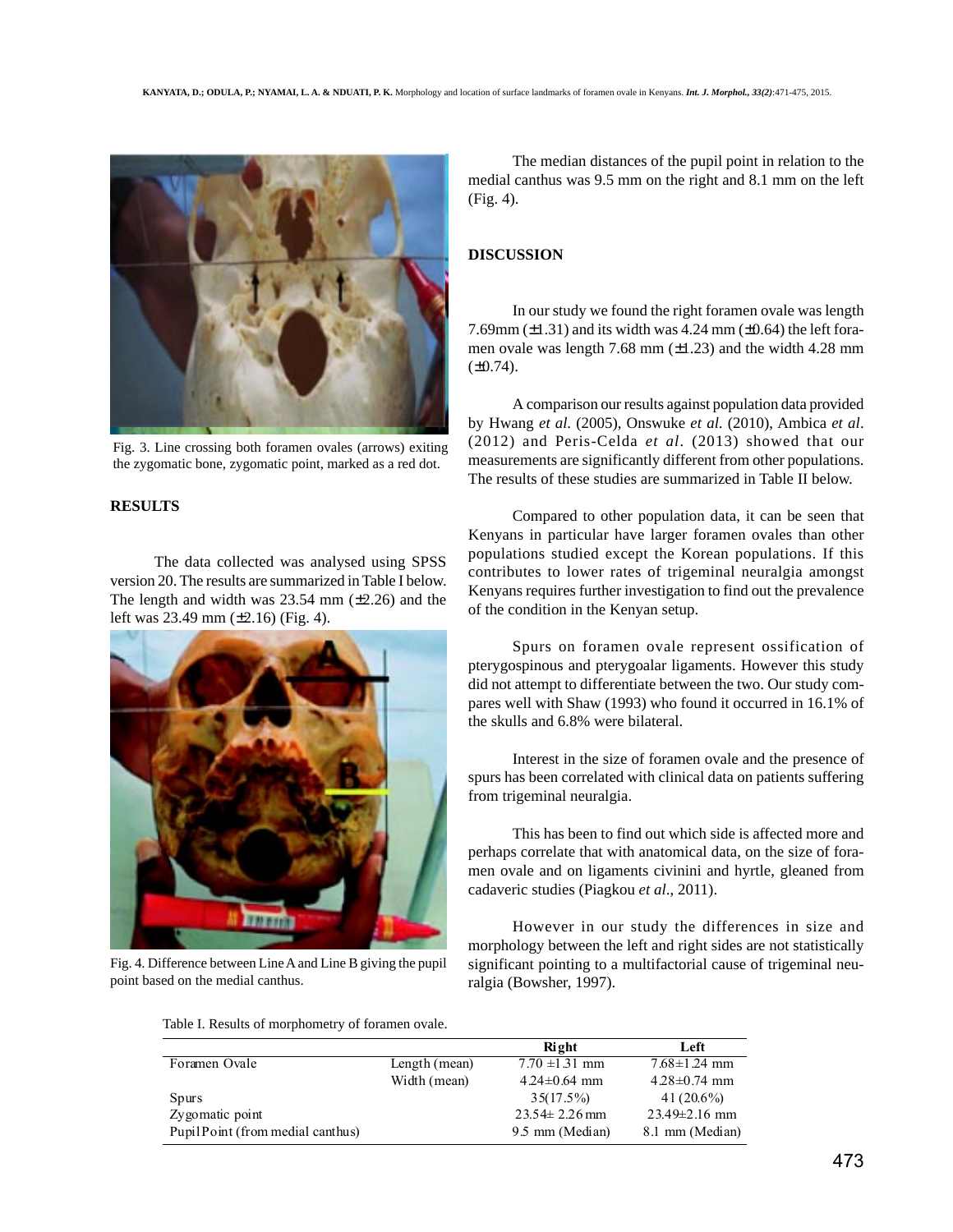| Study                           | Length          |                 | Width           |                 |          |
|---------------------------------|-----------------|-----------------|-----------------|-----------------|----------|
|                                 | Right           | Left            | Right           | Left            | P values |
| Osunwoke <i>et al.</i> $(2010)$ | $7.01 \pm 0.10$ | $6.89 \pm 0.09$ | $3.37 \pm 0.07$ | $3.33 \pm 0.07$ | 0.000    |
| Hwang <i>et al.</i> $(2005)$    | $8.18 \pm 0.82$ |                 | $4.06 \pm 0.86$ |                 | 0.002    |
| Peris-Celda et al. (2013)       | $6.81 \pm 1.12$ |                 | $3.65 \pm 0.73$ |                 | 0.000    |
| Ambica <i>et al.</i> (2012)     | 6.5             | 6.8             | 3.7             | 4               | 0.000    |
| Present study $(2015)$          | $7.70 \pm 1.31$ | $7.68 \pm 1.24$ | $4.24 \pm 0.64$ | $4.28 \pm 0.74$ |          |

Table II. Comparison of Kenyan population data with other population data. P values shown are of the value closest to the Kenyan population data.

Access to the foramen ovale through Hartel´s procedure (transfacial techniques) requires anatomical knowledge of three surface landmarks, zygomatic point, pupil point and cheek point. Using skulls we were only able to estimate zygomatic point and pupil point as cheek point would require cadavers.

The zygomatic point in Kenyans lies 2.3 cm anterior to the tragus. This is lower than 2.5–3 cm that is described in other populations (Tator & Rowed, 1976; Son *et al*., 2011).

The pupil point in our study was also shown objectively to be 0.9 cm from the medial canthus of the eye on the right and 0.8 cm on the left. These measurements are not reported in other studies. This is a more objective surface landmark of the foramen ovale compared to the other more subjective description medial to the medial limbus of the pupil. Whether this leads to more accurate cannulation of the foramen ovale requires further study.

The morphology and surface landmarks of foramen Ovale in Kenyans differ significantly from other population findings. Neuronavigational stereotactic cages which may find use in resource poor setups where fluoroscopy is not available therefore would require a redesign. This would make them match the unique morphology and surface landmarks of foramen ovale in Kenyans.

## **ACKNOWLEDGEMENTS**

I would like to thank the donors of the cavaderic skulls used in the study. I would also like to appreciate Martin Inyimili and Joseph Mwangi for their technical support. Special thanks to the National Museums of Kenya for giving us access to their facilities.

**KANYATA, D.; ODULA, P.; NYAMAI, L. A. & NDUATI, P. K.** Morfología y ubicación de puntos anatómicos de superficie del foramen oval en Kenianos. *Int. J. Morphol., 33(2)*:471-475, 2015.

**RESUMEN:** El foramen oval es una abertura quirúrgicamente importante del cráneo, que permite el enfoque y manipulación del ganglio trigeminal ya que se encuentra en la impresión trigeminal (fosita de Meckel). Este enfoque transfacial, el enfoque de Hartel, requiere dos puntos anatómicos para la canalización precisa; el punto cigomático y el punto de la pupila. Este estudio describe la morfología y la ubicación del foramen oval, y el punto pupilar en relación al canto medial en la población de Kenia. La junta directiva del Departamento de Anatomía Humana aprobó el estudio. Doscientos cráneos secos procedentes del Departamento de Anatomía Humana se estudiaron utilizando un caliper digital con ayuda de un marco de medición. Los resultados fueron analizados mediante el programa SPSS versión 20. Los resultados mostraron que la longitud y ancho del foramen oval derecho fue de 7,69 mm media (±1,31) y 4,24 mm (±0,64), respectivamente, mientras que el foramen oval izquierdoo fue de 7,68 mm (±1,23) y 4,28 mm (±0,74). La distancia del punto cigomático desde el meato acústico externo derecho fue 23,54 mm (±2,26) y el izquierdo de 23,49 mm (±2,16). Las distancias promedios del punto de la pupila en relación con el canto medial fueron de 9,5 mm (el derecha) y 8,1 mm (el izquierdo). Estos resultados fueron significativamente diferentes de otros datos demográficos. El apoyo para la neuronavegación para acceder al foramen oval en kenianos debe tener esto en consideración.

**PALABRAS CLAVE: Foramen oval; Procedimiento de Hartel; Transfacial; Kenianos.**

#### **REFERENCES**

Ambica, W.; Mamta, S. & Paramjeet, K. Anatomic variations of foramen ovale. Clinical applications. *Int. J. App. Basic Med. Res., 2(3)*:21-4, 2012.

Bowsher, D. Trigeminal neuralgia: an anatomically oriented review. *Clin. Anat., 10(6)*:409-15, 1997.